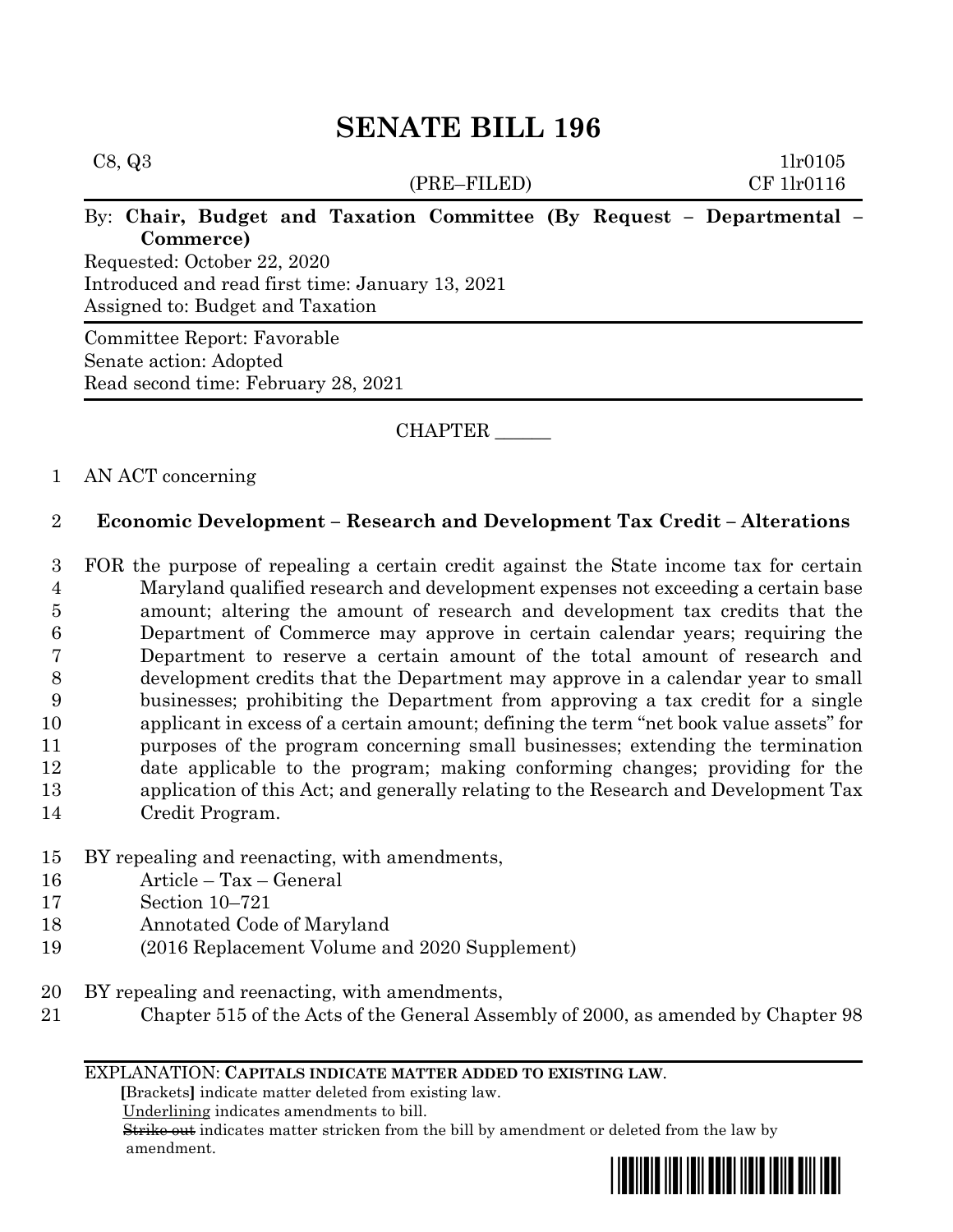| $\mathbf{1}$<br>$\sqrt{2}$<br>$\boldsymbol{3}$<br>$\overline{4}$ | of the Acts of the General Assembly of 2005, Chapter 20 of the Acts of the<br>General Assembly of 2010, and Chapter 85 of the Acts of the General Assembly<br>of 2019<br>Section 2 and 4                                                                                                                                       |
|------------------------------------------------------------------|--------------------------------------------------------------------------------------------------------------------------------------------------------------------------------------------------------------------------------------------------------------------------------------------------------------------------------|
| $\overline{5}$<br>$\,6$<br>7<br>$8\,$<br>9<br>10                 | BY repealing and reenacting, with amendments,<br>Chapter 516 of the Acts of the General Assembly of 2000, as amended by Chapter 98<br>of the Acts of the General Assembly of 2005, Chapter 20 of the Acts of the<br>General Assembly of 2010, and Chapter 85 of the Acts of the General Assembly<br>of 2019<br>Section 2 and 4 |
| 11<br>12                                                         | SECTION 1. BE IT ENACTED BY THE GENERAL ASSEMBLY OF MARYLAND,<br>That the Laws of Maryland read as follows:                                                                                                                                                                                                                    |
| 13                                                               | Article - Tax - General                                                                                                                                                                                                                                                                                                        |
| 14                                                               | $10 - 721.$                                                                                                                                                                                                                                                                                                                    |
| 15                                                               | In this section the following words have the meanings indicated.<br>(a)<br>(1)                                                                                                                                                                                                                                                 |
| 16                                                               | "Department" means the Department of Commerce.<br>(2)                                                                                                                                                                                                                                                                          |
| 17<br>18                                                         | "Maryland base amount" means the base amount as defined in $\S$ 41(c)<br>(3)<br>of the Internal Revenue Code that is attributable to Maryland, determined by:                                                                                                                                                                  |
| 19<br>20                                                         | substituting "Maryland qualified research and development<br>(i)<br>expense" for "qualified research expense";                                                                                                                                                                                                                 |
| 21                                                               | substituting "Maryland qualified research and development" for<br>(ii)<br>22 "qualified research"; and                                                                                                                                                                                                                         |
| 23                                                               | using, instead of the "fixed base percentage":<br>(iii)                                                                                                                                                                                                                                                                        |
| 24<br>25<br>26                                                   | the percentage that the Maryland qualified research and<br>1.<br>development expense for the 4 taxable years immediately preceding the taxable year in<br>which the expense is incurred is of the gross receipts for those years; or                                                                                           |
| 27<br>28<br>29                                                   | for a taxpayer who has fewer than 4 but at least 1 prior<br>2.<br>taxable year, the percentage as determined under item 1 of this item, determined using the<br>number of immediately preceding taxable years that the taxpayer has.                                                                                           |
| 30<br>31<br>32<br>33                                             | "Maryland gross receipts" means gross receipts that are reasonably<br>(4)<br>attributable to the conduct of a trade or business in this State, determined under methods<br>prescribed by the Comptroller based on standards similar to the standards under § 10-402<br>of this title.                                          |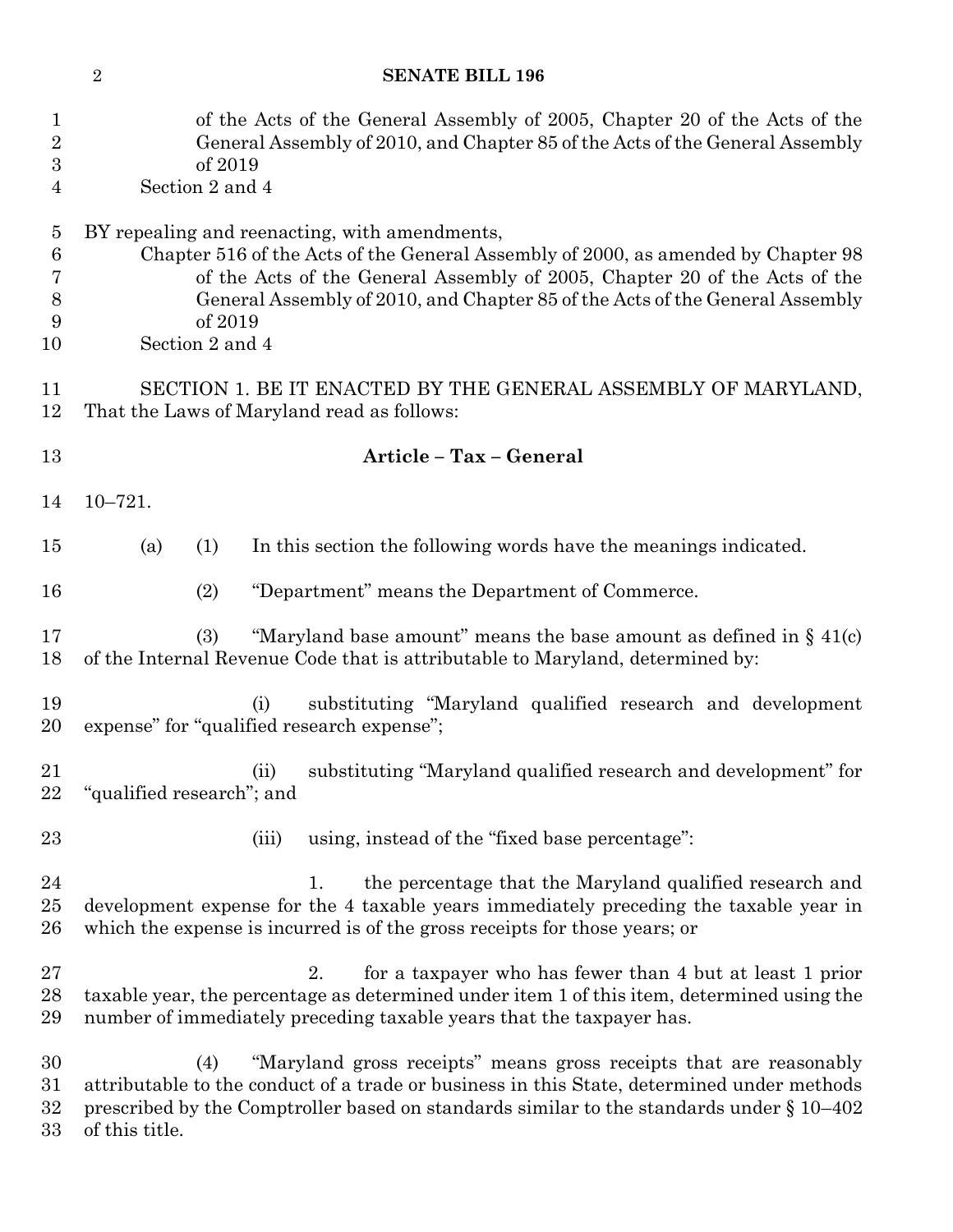(5) "Maryland qualified research and development" means qualified research as defined in § 41(d) of the Internal Revenue Code that is conducted in this State.

 (6) "Maryland qualified research and development expenses" means qualified research expenses as defined in § 41(b) of the Internal Revenue Code incurred for Maryland qualified research and development.

 **(7) "NET BOOK VALUE ASSETS" MEANS THE TOTAL OF A BUSINESS'S NET VALUE OF ASSETS, INCLUDING INTANGIBLES BUT NOT INCLUDING LIABILITIES, MINUS DEPRECIATION AND AMORTIZATION.**

 **[**(7)**] (8)** "Small business" means a for–profit corporation, limited liability company, partnership, or sole proprietorship with net book value assets totaling, at the beginning or the end of the taxable year for which Maryland qualified research and development expenses are incurred, as reported on the balance sheet, less than \$5,000,000.

 (b) Subject to the limitations of this section, an individual or a corporation may claim credits against the State income tax in an amount equal to**[**:

 (1) 3% of the Maryland qualified research and development expenses, not exceeding the Maryland base amount for the individual or corporation, paid or incurred by the individual or corporation during the taxable year; and

 (2)**]** 10% of the amount by which the Maryland qualified research and development expenses paid or incurred by the individual or corporation during the taxable year exceed the Maryland base amount for the individual or corporation.

 (c) (1) By November 15 of the calendar year following the end of the taxable year in which the Maryland qualified research and development expenses were incurred, an individual or corporation shall submit an application to the Department for the credits allowed under subsection **[**(b)(1) and (2)**] (B)** of this section.

 (2) **[**(i) Except as provided under paragraph (4) of this subsection**] FOR EACH CALENDAR YEAR**, the total amount of credits approved by the Department under subsection **[**(b)(1)**] (B)** of this section may not exceed**[**:

1. \$4,500,000 in calendar year 2016; and

 2. \$5,500,000 in calendar year 2017 and each calendar year thereafter**] \$12,000,000**.

 **(3) (I) EXCEPT AS PROVIDED IN PARAGRAPH (5) OF THIS SUBSECTION, EACH CALENDAR YEAR, THE DEPARTMENT SHALL RESERVE \$3,500,000 OF THE CREDITS AUTHORIZED UNDER SUBSECTION (B) OF THIS SECTION FOR APPLICANTS THAT ARE SMALL BUSINESSES.**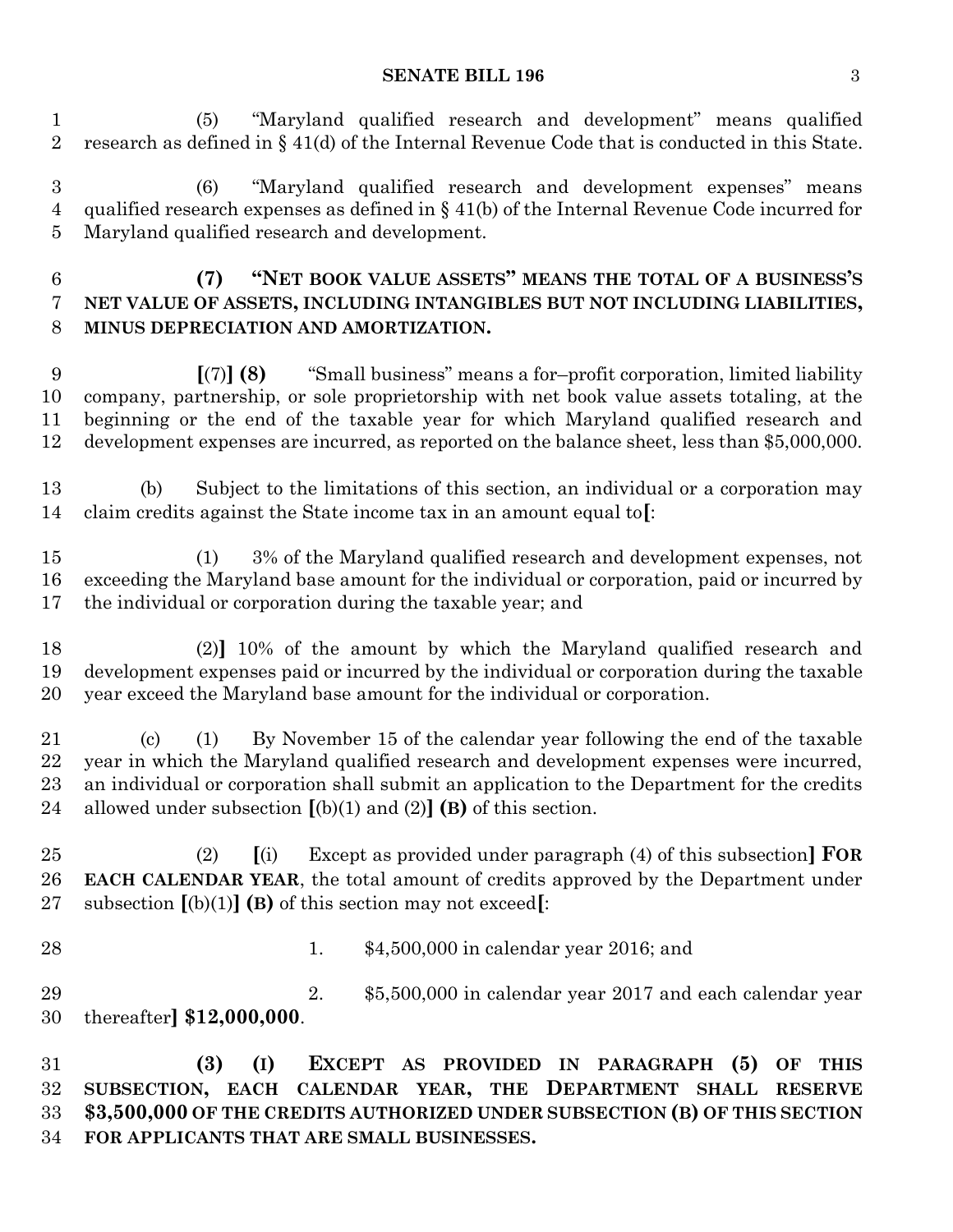| $\mathbf{1}$<br>$\overline{2}$<br>3<br>$\overline{4}$<br>$\overline{5}$<br>6 | Subject to paragraph $[(4)]$ (5) of this subsection, if the total<br>(ii)<br>amount of credits applied for by all [individuals and corporations] SMALL BUSINESSES<br>under [subsection $(b)(1)$ of] this section exceeds the [maximum] AMOUNT specified under<br>subparagraph (i) of this paragraph, the Department shall approve a credit [under<br>subsection $(b)(1)$ of this section] for each applicant in an amount equal to the product of<br>multiplying the credit applied for by the applicant times a fraction:            |
|------------------------------------------------------------------------------|---------------------------------------------------------------------------------------------------------------------------------------------------------------------------------------------------------------------------------------------------------------------------------------------------------------------------------------------------------------------------------------------------------------------------------------------------------------------------------------------------------------------------------------|
| $\overline{7}$<br>8                                                          | the numerator of which is the [maximum] AMOUNT<br>1.<br>specified under subparagraph (i) of this paragraph; and                                                                                                                                                                                                                                                                                                                                                                                                                       |
| 9<br>10<br>11                                                                | the denominator of which is the total of all credits applied<br>2.<br>for by all [applicants] SMALL BUSINESSES under [subsection $(b)(1)$ of] this section in the<br>calendar year.                                                                                                                                                                                                                                                                                                                                                   |
| 12<br>13<br>14<br>$15\,$                                                     | $(3)$ (4)<br>Except as provided in paragraph $\left[ (4) \right]$ (5) of this<br>(i)<br>subsection, FOR EACH CALENDAR YEAR, the total amount of credits approved by the<br>Department under [subsection $(b)(2)$ of] this section to applicants THAT ARE NOT SMALL<br><b>BUSINESSES</b> may not exceed[:                                                                                                                                                                                                                              |
| 16                                                                           | \$4,500,000 in calendar year 2016; and<br>1.                                                                                                                                                                                                                                                                                                                                                                                                                                                                                          |
| 17<br>18                                                                     | 2.<br>\$6,500,000 in calendar year 2017 and each calendar year<br>thereafter $$8,500,000$ .                                                                                                                                                                                                                                                                                                                                                                                                                                           |
| 19<br>20<br>21<br>22<br>$23\,$<br>24                                         | Subject to paragraph $[(4)]$ (5) of this subsection, if the total<br>(ii)<br>amount of credits applied for by all [individuals and corporations under subsection (b)(2) of<br>this section] APPLICANTS THAT ARE NOT SMALL BUSINESSES exceeds the maximum<br>specified under subparagraph (i) of this paragraph, the Department shall approve a credit<br>under [subsection $(b)(2)$ of] this section for each applicant in an amount equal to the product<br>of multiplying the credit applied for by the applicant times a fraction: |
| 25<br>26                                                                     | the numerator of which is the maximum specified under<br>1.<br>subparagraph (i) of this paragraph; and                                                                                                                                                                                                                                                                                                                                                                                                                                |
| 27<br>28<br>29                                                               | 2.<br>the denominator of which is the total of all credits applied<br>for by all applicants [under subsection $(b)(2)$ of this section] THAT ARE NOT SMALL<br><b>BUSINESSES</b> in the calendar year.                                                                                                                                                                                                                                                                                                                                 |
| 30<br>$31\,$<br>$32\,$<br>33<br>34                                           | $[(4)]$ (5)<br>For any calendar year, if the maximum specified under<br>(i)<br>paragraph (2)(i) of this subsection exceeds the total amount of credits applied for by all<br>[individuals and corporations under subsection (b)(1) of this section] SMALL BUSINESSES<br>IS LESS THAN \$3,500,000, the [maximum] AMOUNT specified under paragraph $[(3)(i)]$<br>$(4)(I)$ of this subsection shall be increased for that calendar year by an amount equal to the                                                                        |

 **[**amount by which the maximum specified under paragraph (2)(i) of this subsection exceeds the total amount of credits applied for by all individuals and corporations under subsection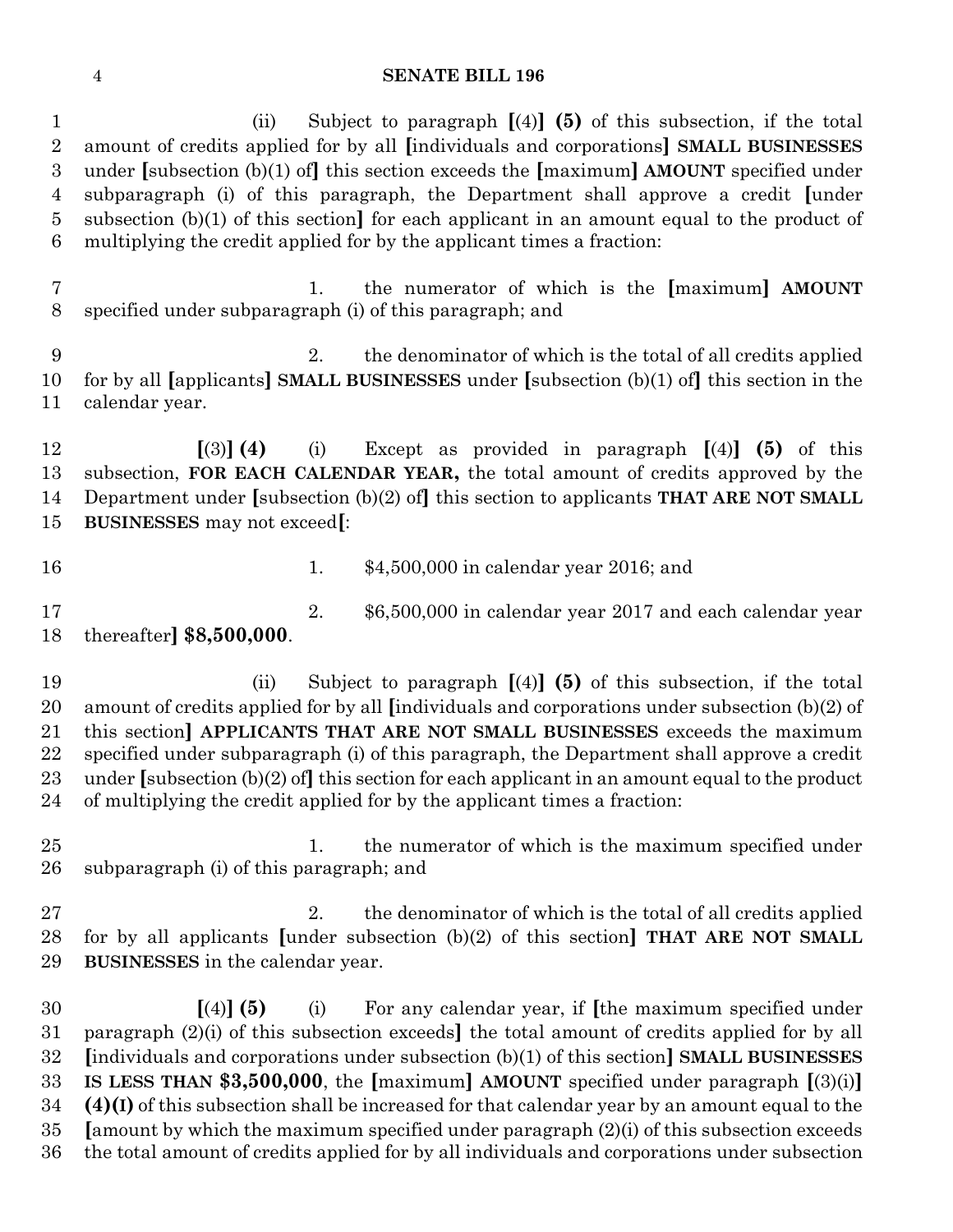### **SENATE BILL 196** 5

(b)(1) of this section**] DIFFERENCE BETWEEN \$3,500,000 AND THE TOTAL AMOUNT OF** 

**CREDITS APPLIED FOR BY SMALL BUSINESSES**.

 (ii) For any calendar year, if **[**the maximum specified under paragraph (3)(i) of this subsection exceeds**]** the total amount of credits applied for by all **[**individuals and corporations under subsection (b)(2) of this section**] APPLICANTS THAT ARE NOT SMALL BUSINESSES IS LESS THAN \$8,500,000**, the **[**maximum**] AMOUNT** specified under paragraph **[**(2)(i)**] (3)(I)** of this subsection shall be increased for that calendar year by an amount equal to the **[**amount by which the maximum specified under paragraph (3)(i) of this subsection exceeds the total amount of credits applied for by all individuals and corporations under subsection (b)(2) of this section**] DIFFERENCE BETWEEN \$8,500,000 AND THE TOTAL AMOUNT OF CREDITS APPLIED FOR BY APPLICANTS THAT ARE NOT SMALL BUSINESSES**.

# **(6) THE DEPARTMENT MAY NOT APPROVE A TAX CREDIT FOR ANY SINGLE APPLICANT IN AN AMOUNT EXCEEDING \$250,000.**

 **[**(5)**] (7)** By February 15 of the calendar year following the end of the year in which the individual or corporation submitted an application for the credit in accordance with paragraph (1) of this subsection, the Department shall certify to the individual or corporation the amount of the research and development tax credits approved by the Department for the individual or corporation under **[**subsection (b)(1) and (2) of**]** this section.

 **[**(6)**] (8)** To claim the approved credits allowed under this section, an individual or corporation shall:

 (i) 1. file an amended income tax return for the taxable year in which the Maryland qualified research and development expense was incurred; and

 2. attach a copy of the Department's certification of the approved credit amount to the amended income tax return; or

 (ii) subject to subsection (d) of this section, attach a copy of the Department's certification of the approved credit amount to an income tax return filed for any of the 7 taxable years after the taxable year in which the Maryland qualified research and development expenses were incurred.

 (d) (1) Except as provided in paragraph (2) of this subsection, if the credit allowed under this section in any taxable year exceeds the State income tax for that taxable year, an individual or corporation may apply the excess as a credit against the State income tax for succeeding taxable years until the earlier of:

- 
- (i) the full amount of the excess is used; or

(ii) the expiration of the 7th taxable year after the taxable year in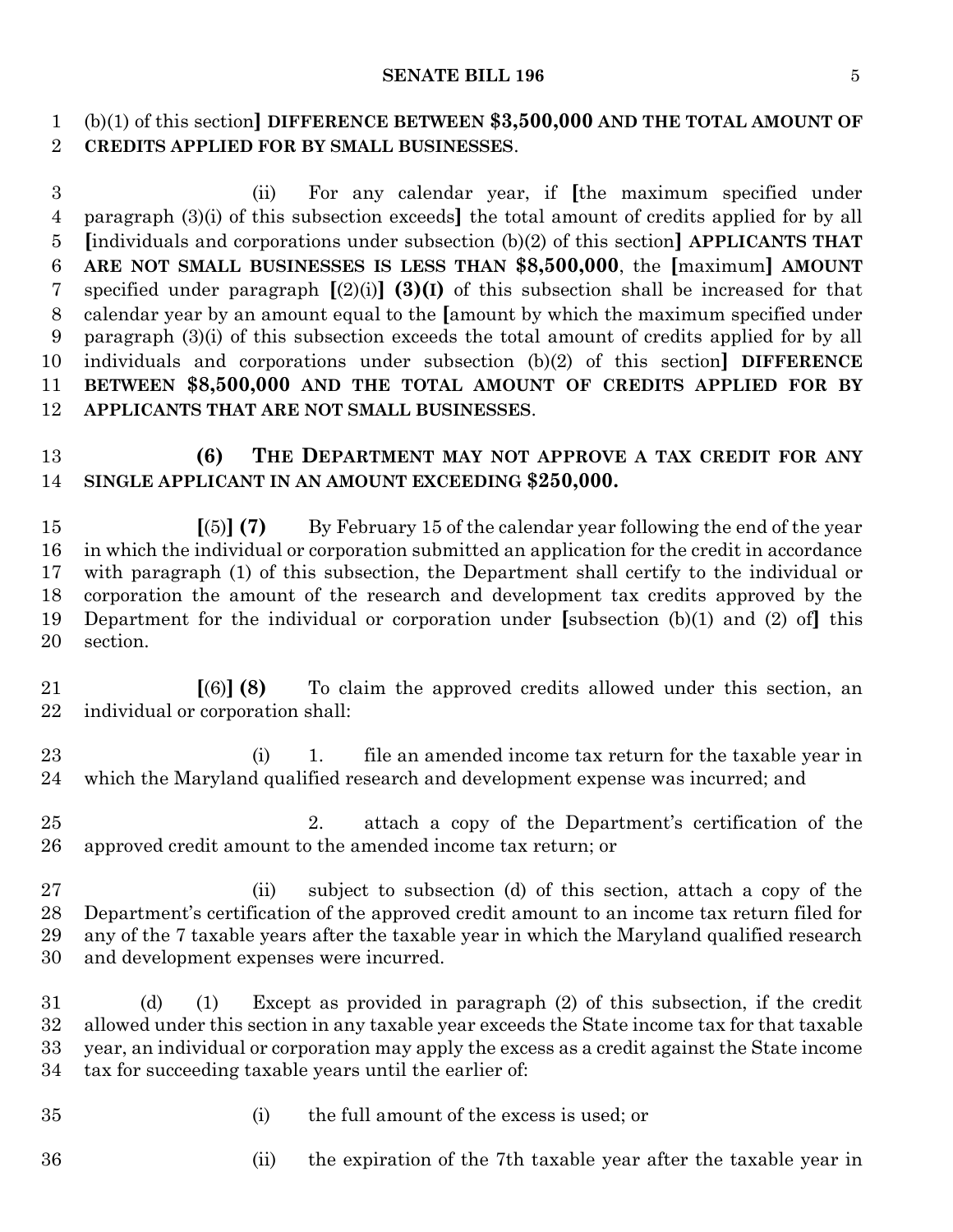# **SENATE BILL 196** which the Maryland qualified research and development expense was incurred. (2) If the credit allowed under this section in any taxable year exceeds the State income tax for that taxable year, a small business may claim a refund in the amount of the excess. (e) (1) In determining the amount of the credit under this section: (i) all members of the same controlled group of corporations, as defined under § 41(f) of the Internal Revenue Code, shall be treated as a single taxpayer; and (ii) the credit allowable by this section to each member shall be its proportionate shares of the qualified research expenses giving rise to the credit. (2) The Comptroller shall adopt regulations providing for: 12 (i) determination of the amount of the credit under this section in the case of trades or businesses, whether or not incorporated, that are under common control; (ii) pass–through and allocation of the credit in the case of estates and trusts, partnerships, unincorporated trades or businesses, and S corporations; (iii) adjustments in the case of acquisitions and dispositions described in § 41(f)(3) of the Internal Revenue Code; and (iv) determination of the credit in the case of short taxable years. (3) The regulations adopted under paragraph (2) of this subsection shall be based on principles similar to the principles applicable under § 41 of the Internal Revenue Code and regulations adopted thereunder. (f) (1) The Department of Commerce and the Comptroller jointly shall adopt regulations to prescribe standards for determining when research or development is considered conducted in the State for purposes of determining the credit under this section. (2) In adopting regulations under this subsection, the Department and the Comptroller may consider: 28 (i) the location where services are performed; (ii) the residence or business location of the person or persons performing services; (iii) the location where supplies used in research and development are consumed; and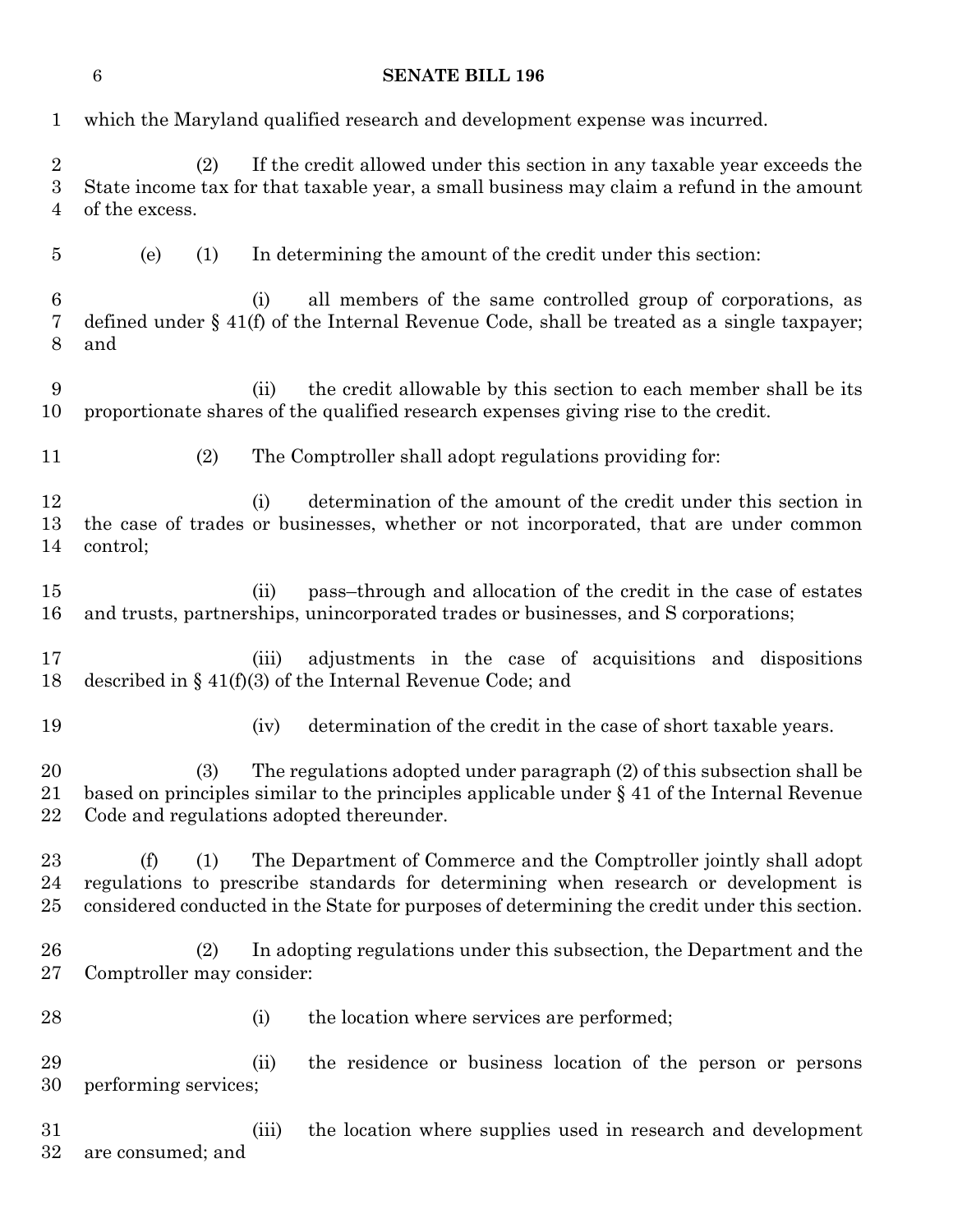### **SENATE BILL 196** 7

 (iv) any other factors that the Department determines are relevant for the determination.

 (g) (1) In accordance with § 2.5–109 of the Economic Development Article, the Department shall report on the credits approved under this section.

 (2) The report required under paragraph (1) of this subsection shall include for each individual or corporation approved to receive a credit under **[**subsection (b)(1) and (2) of**]** this section in the prior calendar year:

(i) the individual's or corporation's name and address; and

(ii) the amount of the credit approved.

 (3) The report required under paragraph (1) of this subsection shall include the name of the individual or corporation and the aggregate amount of credits approved in all calendar years for each individual or corporation under **[**subsection (b)(1) and (2) of**]** this section.

 (4) The report required under paragraph (1) of this subsection shall summarize for the credits approved under **[**subsection (b)(1) of this section and for the credits approved under subsection (b)(2) of**]** this section:

 (i) the total number of applicants for credits under this section in each calendar year;

 (ii) the number of applications for which a tax credit was approved in each calendar year; and

 (iii) the total credits authorized under this section for all calendar years under this section.

 (h) If the provisions of § 41 of the Internal Revenue Code governing the federal research and development tax credit are repealed or terminate, the provisions of this 25 section continue to operate as if the provisions of  $\S 41$  of the Internal Revenue Code remain in effect, and the Maryland research and development tax credit under this section shall continue to be available.

## **Chapter 515 of the Acts of 2000, as amended by Chapter 98 of the Acts of 2005, Chapter 20 of the Acts of 2010, and Chapter 85 of the Acts of 2019**

SECTION 2. AND BE IT FURTHER ENACTED, That:

 (a) Except as otherwise provided in this section, this Act shall be applicable to all taxable years beginning after December 31, 1999 but before January 1, **[**2021**] 2026**.